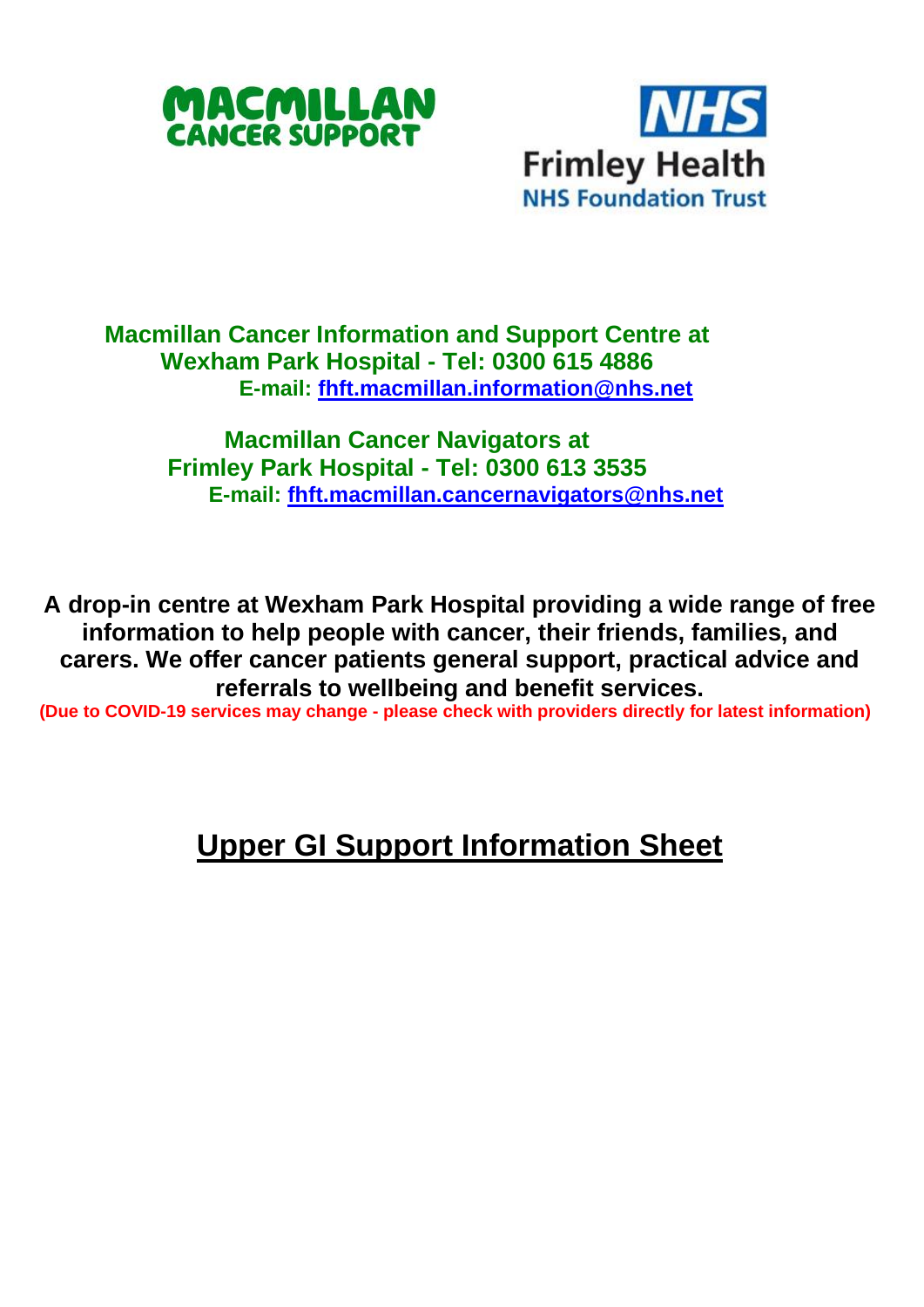| <b>Agency</b>                                                       | <b>Contact Details</b>                          |
|---------------------------------------------------------------------|-------------------------------------------------|
| <b>Macmillan Cancer Support</b>                                     | Tel: 0808 808 0000                              |
| Offering free confidential                                          |                                                 |
| advice, support, and                                                | www.macmillan.org.uk                            |
| information with access to                                          |                                                 |
| appropriate up-to-date<br>resources and online                      |                                                 |
| communities.                                                        |                                                 |
|                                                                     |                                                 |
|                                                                     |                                                 |
| <b>Bucks/Oxfordshire</b>                                            |                                                 |
| <b>Oxfordshire Oesophageal</b>                                      | www.ooso.org.uk                                 |
| and Stomach Cancer Support<br>Hold quarterly meetings in the        | E-mail: enquiries@ooso.org.uk                   |
| Outpatients Department of the                                       |                                                 |
| Churchill Hospital, Oxford                                          | Tel: 0775 999 6969 - telephone support line     |
| <b>Meetings via Zoom</b>                                            | available 7 days a week from 8:00am to 10:00pm, |
|                                                                     | by past patients.                               |
|                                                                     |                                                 |
| <b>Butterfly House Day Hospice</b>                                  | Tel: 01494 552755                               |
| <b>Monthly Support Group</b>                                        | Email: nurses@sbhospice.org.uk                  |
|                                                                     | www.sbh.org.uk                                  |
|                                                                     |                                                 |
| <b>National</b>                                                     |                                                 |
| Dimbleby Cancer Care -                                              | Tel: 0207 188 5918                              |
| Upper GI Support Group @                                            |                                                 |
| <b>Guys Hospital, London</b>                                        | Email: dimblebycancercare@gstt.nhs.uk           |
| Support and information service.<br>Meetings held on the 3rd Monday | www.dimblebycancercare.org                      |
| months 11am-12.30pm.                                                |                                                 |
|                                                                     |                                                 |
|                                                                     |                                                 |
|                                                                     |                                                 |
| <b>Ochre Charity</b>                                                | Tel: 0800 822 3370                              |
| Promoting awareness of                                              |                                                 |
| oesophageal cancer. Provides                                        | E-mail: committee@ochrecharity.co.uk            |
| online information for people with<br>oesophageal cancer            | www.ochrecharity.org.uk                         |
|                                                                     |                                                 |
|                                                                     |                                                 |
|                                                                     |                                                 |
|                                                                     |                                                 |
|                                                                     |                                                 |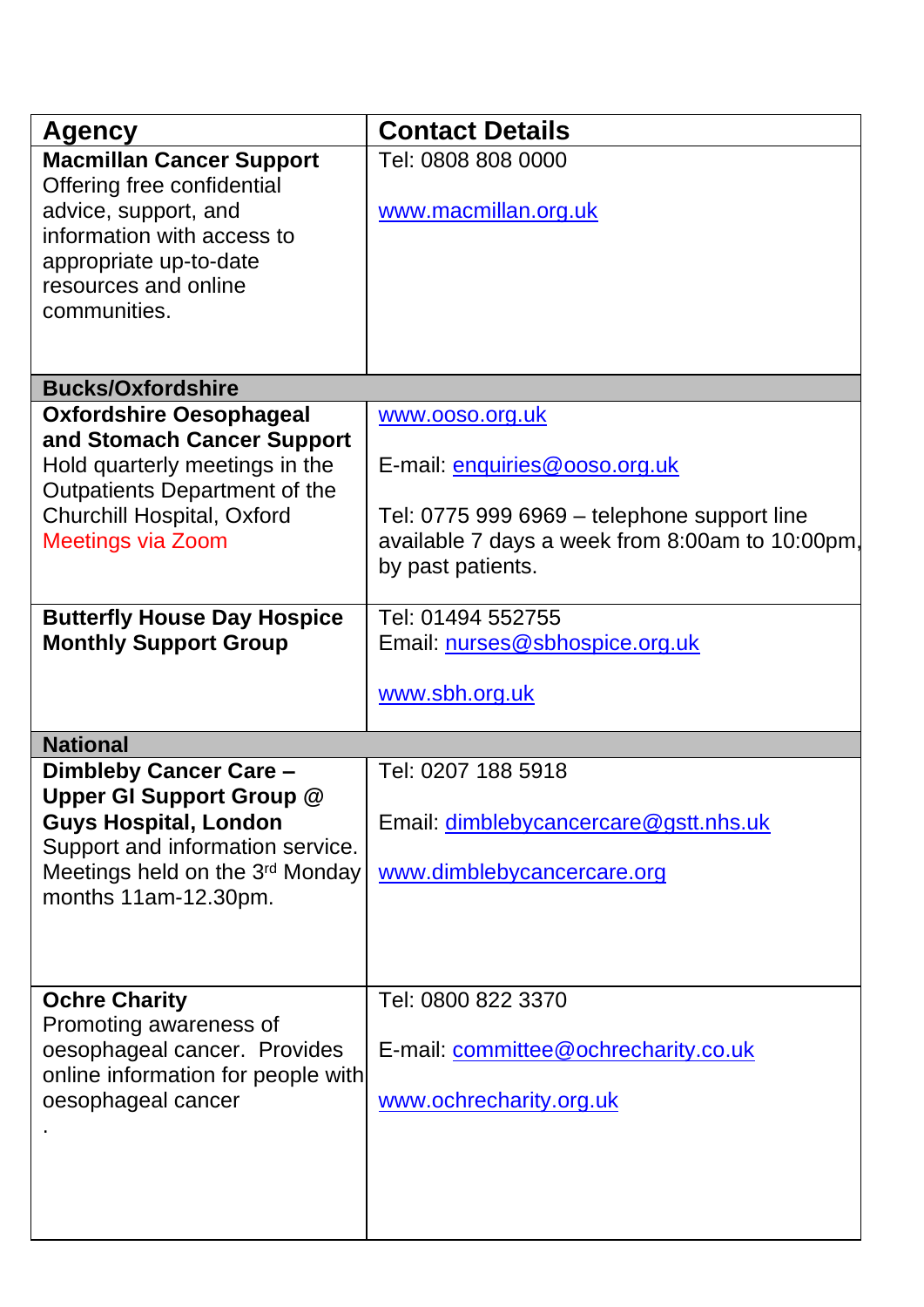| <b>Oesophageal Patients</b><br><b>Association</b><br>Online support, information,<br>telephone support, regional<br>meetings.<br>Meetings via Zoom | Tel: 0121 704 9860<br>Email: enquiries@opa.org.uk<br>www.opa.org.uk<br><b>Guildford Support Group</b><br>www.opa.org.uk/guildford-2.html |
|----------------------------------------------------------------------------------------------------------------------------------------------------|------------------------------------------------------------------------------------------------------------------------------------------|
| <b>Pancreatic Cancer UK</b><br>Online information and support.<br>Specialist nurse support line.<br>Including on-line Support<br><b>Sessions</b>   | Tel: 0808 801 0707<br>www.pancreaticcancer.org.uk<br>E-mail via on-line form                                                             |
| The Elizabeth Coteman Fund<br>Advocacy, befriending, support,<br>and grants for pancreatic<br>cancer patients.                                     | Tel: 01223 782171<br>www.ecfund.org<br>Email: info@ecfund.org                                                                            |
| <b>GIST Support UK</b><br>Online support and information<br>for patients with a Gastro<br><b>Intestinal Stromal Tumour</b>                         | Tel: 0300 400 000<br>www.gistsupportuk.com<br>E-mail: admin@gistcancer.org.uk                                                            |
| <b>British Liver Trust</b><br>Online information and support<br>for all conditions affecting the<br>liver including liver cancer.                  | Tel: 0800 652 7330 10am-3pm Mon-Fri<br>E-mail: helpline@britishlivertrust.org.uk<br>www.britishlivertrust.org.uk                         |
| <b>Surrey Liver Disease Support</b><br>Peer to peer support for anyone<br>affected by a liver condition                                            | Contact: Jadwiga Kubit<br>Tel: 07590 919702<br>Email: livergroupjaga@gmail.com                                                           |